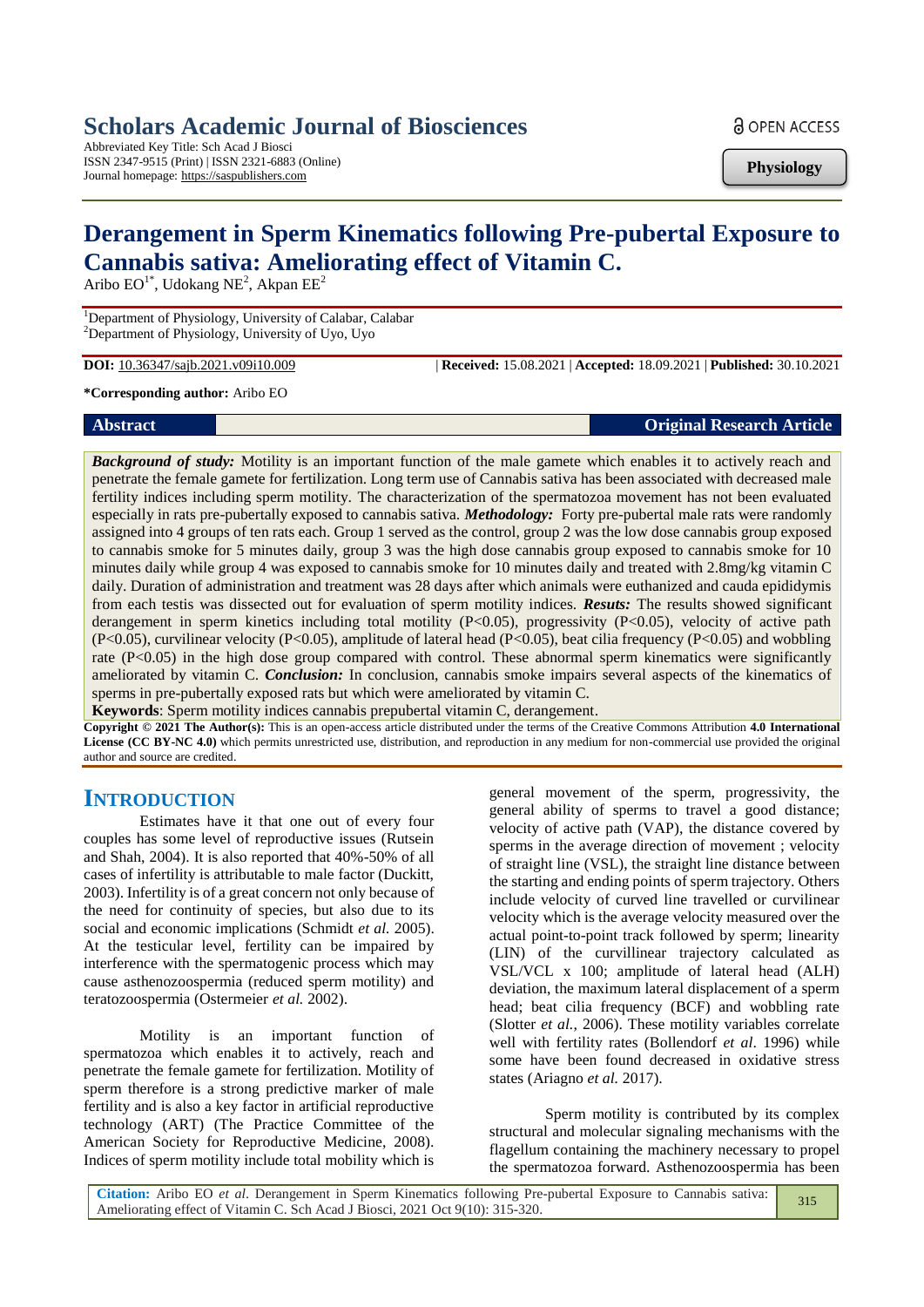associated with sperm structural and genetic abnormalities (Leigh *et al.* 2009), mitochondrial DNA mutation (Kao *et al.* 2004), oxidative stress as well as alteration in the microenvironment of the sperms (Aribo *et al.* 2018, Makler *et al.*, 1981). The defective motility indices would invariably lead to infertility (Kao *et al.* 2004, Cantalk and Aidemir, 2013).

Cannabis sativa is a botanical plant product believed to have been in use for over 500 years (Bennett, 2010). In Nigeria Cannabis is widely grown across the country especially in Ondo, Edo, Delta, Osun, Oyo and Ogun states (Seshata, 2013) and is a major source of West African consumed cannabis (Ministry of Health, 2007). Though an illegal herb in Nigeria, it is consumed mainly by young men who smoke it or use it as vegetables to prepare meals.

Cannabis sativa contains several phytocannabinoids, terpenoids and phenolic compounds and has founds it health benefits in the management of cardiovascular, cancerous and neurodegenerative and inflammatory diseases (Andre *et al,* 2010). Aside several negative effects of the herb like psychosis, it has been found to impair male reproductive function (Du Plessis *et al*, 2015, Alagbonsi *et al.* 2016), the possible mechanism of action being oxidative stress (Mandal and Das, 2010).

Vitamin C is a naturally and synthetically occurring molecule/antioxidant (Yamamoto *et al.* 2002). In combination, it has been found to ameliorate cannabis-induced male reproductive damage (Udokang and Udom, 2019).

Evidence abounds that early life events affect health indices in later life (Drake *et al.* 2005, Drake *et al.* 2011). Researches have also shown that health disorders in adult life could be a manifestation of manipulations of fetal, neonatal or pre-pubertal exposures resulting in permanent alteration in the structure and function of tissues and organs which may cause altered physiology in adulthood (Myatt 2006, Perobelli, 2014). Most of the work done on effect of cannabis sativa on male reproductive function has focused on adult rats and total motility of sperms (Udokang and Udom, 2019, Alagbonsi *et al.*, 2016, Hsaiao and Clavijo 2018). There has been no literature on its effect on sperm motility indices following prepubertal exposure and hence this research.

# **MATERIALS AND METHODS**

#### **Approval and collection of Cannabis sativa for use**

Approval for use and collection of 200g of dried cannabis sativa leaves were obtained from the State Office of the National Drug Law Enforcement Agency (NDLEA), Uyo.

#### **Ethical approval**

This was obtained from the Research and Ethics Committee of the Faculty of Basic Medical Sciences, University of Uyo, Uyo.

#### **Experimental animals**

Forty pre-pubertal (28-30 days old) male wistar rats were obtained from the Faculty of Basic Medical Sciences, University of Uyo, and raised in the Animal House of same. They were housed in wooden cages under a 12hour light and 12hour dark cycle and allowed free access to rat feeds (Vital Feed Mills Nigeria) and water. Acclimatization period was two weeks.

#### **Experimental Protocol**

The rats were randomly divided into four groups of ten rats each. Group 1 (control) received 2ml/kg distilled water orally. Group 2 (low dose cannabis sativa smoke) was exposed to the smoke for 5 minutes daily. Group 3 (high dose cannabis sativa smoke) was exposed to the smoke for 10 minutes daily. Group 4 (high dose cannabis smoke+ vitamin C) was exposed to high dose of cannabis sativa smoke for 10 minutes and treated with vitamin C at a dose of 2.8mg/kg by oro-gastric gavaging.

### **Preparation of Vitamin C solution**

Each tablet of vitamin C (Emzor Pharmaceuticals, Nigeria) equivalent of 100mg vitamin C was dissolved in 100ml distilled water giving a concentration of 1mg/ml and administered at 2.8mg/kg of rat weight.

### **Preparation of Cannabis Sativa smoke**

This was done by wrapping 1g of dry cannabis sativa leaves with a Rizla rolling paper and burnt with a red hot charcoal after which it was placed on a stainless plate in a smoke chamber. The smoke chamber was made with a polyethelene material (60cm x 50cm x 40cm). During each smoking session, all rats in necessary groups (2-4) were placed inside the smoke chamber and exposed to the smoke for their respective durations.

#### **Initial Smoking Session**

This was done to ascertain the tolerable inhalational dose for the rats. In the first instance 5 rats were exposed to smoke in the chamber prepared with 2g of cannabis sativa. Following this, mortality of one rat, aggressiveness of two rats and extreme weakness of another two were observed. In the second trial, three of the rats became extremely weak while one was aggressive but no mortality when 5 rats were exposed for 15minutes in a smoke prepared with 1g of cannabis sativa. During the 3rd attempt, none of the rats developed aggressiveness, weakness or mortality following exposure of 10 rats to smoke prepared with 1g cannabis sativa for 10minutes. This last trial therefore became our standard.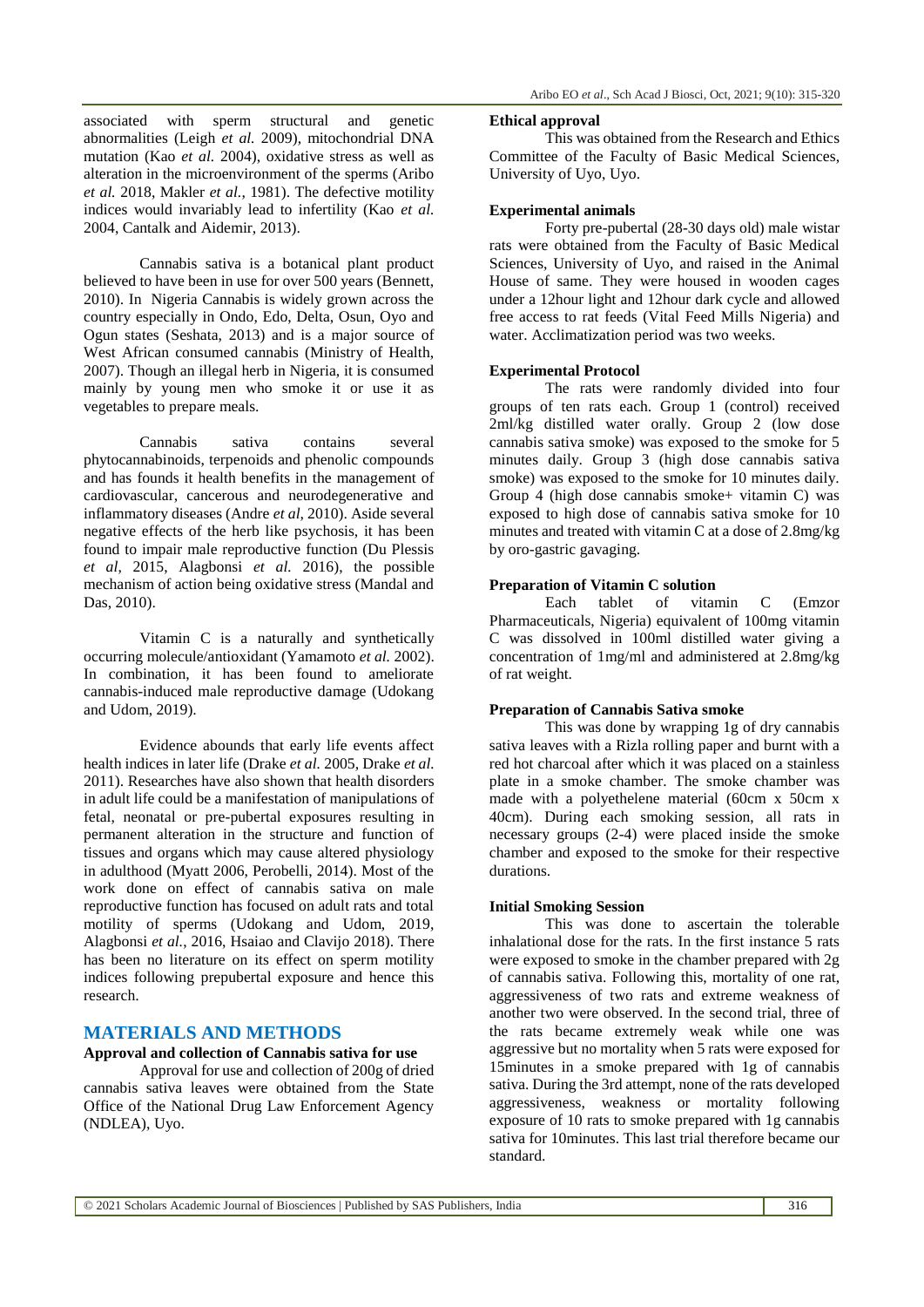#### **Collection and analysis of samples**

At the end of the experimental period, the rats were euthanized and testes dissected out. The cauda epididymis of each testis was dissected out and several incisions of about 1mm made on it and the tissue suspended in 1ml semen buffer solution to allow spermatozoa swim up. Semen analysis was carried out according to the Tilley (2007) and WHO (2015) criteria. Motility indices or sperm kinematics was evaluated using the Computer Assisted Sperm Analysis (CASA) technique. Freshly collected semen samples from the epididymis as described above were liquefied at 37˚C. Video recordings were made from four different fields of the chamber using a magnification objective on the microscope. Analysis was carried out based on capturing sequences of 64 frames per field and counting a minimum of 100 spermatozoa. Motility indices analysed were total motility in  $(10^6\text{/ml})$ , progressivity, velocity of active path (VAP) in pm/s, curvilinear velocity (VCL) in pm/s, velocity of straight line, (VSL) in pm/s, amplitude of lateral head (ALH) in pm, beat cilia frequency (BCF) in Hz, linearity (LIN) of sperm cells in % and wobbling rate in %.

# **STATISTICAL ANALYSIS**

Data were expressed as Mean  $\pm$  SEM and differences between means evaluated using analysis of variance (ANOVA) followed by Tukey's post hoc test for pairwise comparisons. Values of P<0.05 were considered statistically significant. Graph Pad Prism 7.0 Software (Graphpad Inc, USA) was used for statistical analysis.

#### **RESULTS**

The results showed a significantly reduced sperm motility in the high dose marijuana (HMJ) compared with control (P<0.05) and low dose marijuana (LMJ) smoke (P<0.05). Motility was however significantly increased in the high dose marijuana + Vitamin C (HMJ+ Vit C) compared with the HMJ group (P<0.05) as in fig 1. Progressivity was significantly lower in the HMJ compared with control  $(P<0.05)$  as in fig 2. Velocity of active part of sperms (VAP) was significantly decreased in the HMJ group compared with control (P<0.05) but which was significantly increased in the  $HMI + Vit C$  compared with  $HMI$  smoke group (P<0.05) as in fig 3. Curvillinear velocity (VCL) was significantly decreased (P<0.05 each) in the HMJ smoke and the HMJ + Vit C compared with control (fig 4). Amplitude of lateral head (ALH) was significantly decreased ( $P<0.05$ ) in HMJ and HMJ + Vit C compared with control (fig 5). Significant decreases in beat cilia frequency (BCF) (P<0.05 each) were observed in LMJ, HMJ and HMJ + Vit C compared with control (fig  $6$ ). There were no significant differences in linearity (fig 7). Significant increase in wobbling rate (WR) in LMJ and HMJ compared with control  $(p<0.05)$  and HMJ compared with LMJ (0.05) were observed but the rate was significantly decreased in HMJ + Vit C ( $p<0.05$ )

each) compared with control, LMJ and HMJ groups (fig 8).



**Fig-1: Comparison of total motile sperm in experimental groups. a= p<0.05 vs control. b= p<0.05 vs low** *Cannabis*









**Fig-3: Comparison of velocity of active path of sperm cells in experimental groups. a= p<0.05 vs control group. c= p<0.05 vs high** *Cannabis sativa* **smoke (HMJ***)* **treated group.**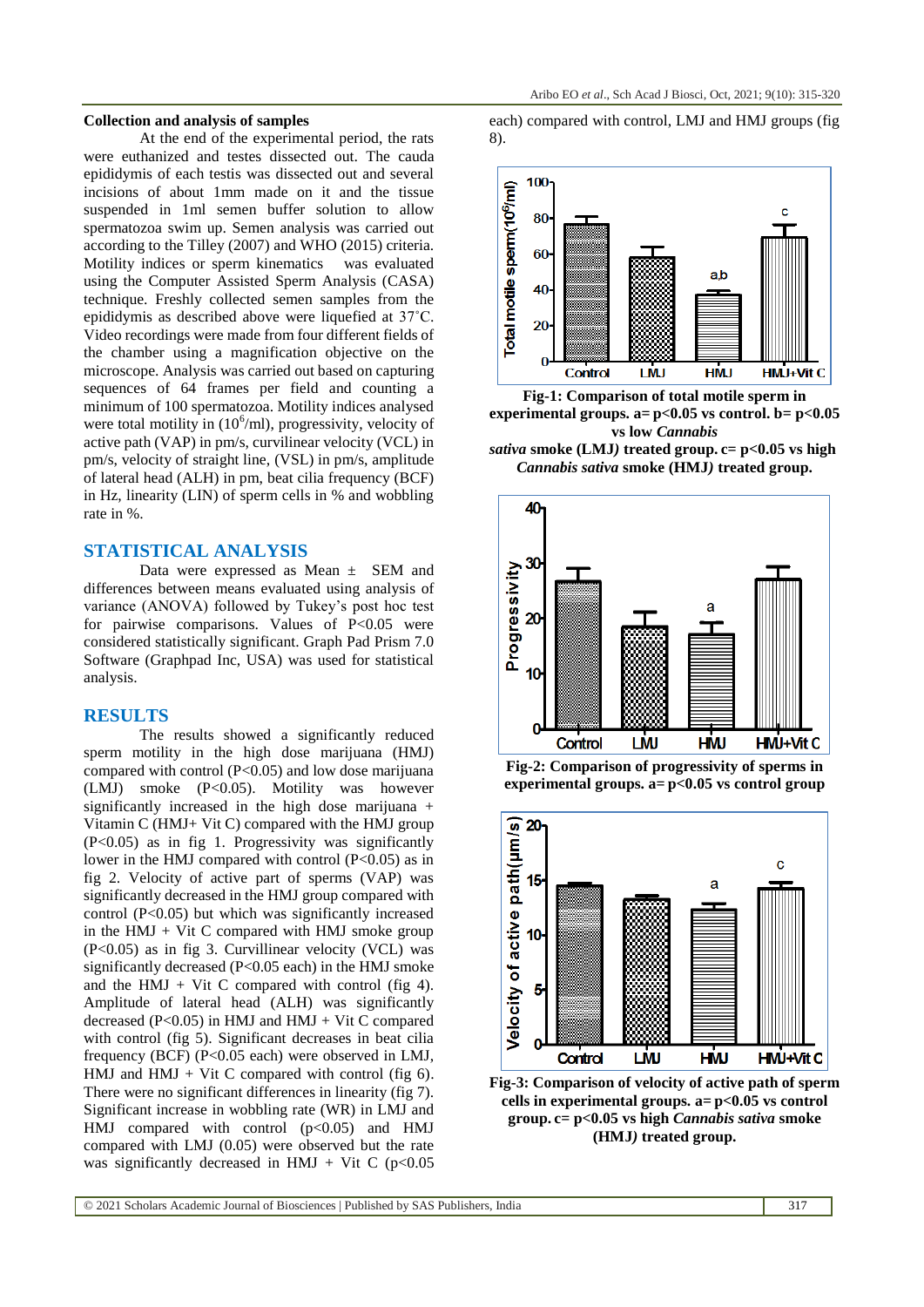

**Fig-4: Comparison of curvillinear velocity in experimental group. a= p<0.05 vs control group.**



**Fig-5: Comparison of amplitude of lateral head of sperm cells in experimental group. a= p<0.05 vs control group.**



**Fig-6: Comparison of beat cilia frequency of sperm cells in experimental groups. a= p<0.05 vs control group. b= p<0.05 vs low dose** *Cannabis sativa* **smoke (LMJ***)* **treated group. c= p<0.05 vs high dose**  *Cannabis sativa* **smoke (HMJ***)* **treated group**



**Fig-7: Comparison of linearity of sperm cells in experimental groups**



**Fig-8: Comparison of wobbling rate in experimental groups. a= p<0.05 vs control group. b= p<0.05 vs low dose** *Cannabis sativa* **smoke (LMJ***)* **treated group. c= p<0.05 vs high dose** *Cannabis sativa* **smoke (HMJ***)*  **treated group**

# **DISCUSSION**

A healthy reproductive function is essential not only for the continuity of species but also for social and economic reasons. Reproductive function can be affected negatively by several substances including Cannabis sativa (Udokang and Udom, 2018, Sansone *et al.* 2018). Pre-pubertal exposure to substances has been known to affect organ/tissue function in later life (Veeramachaneni *et al*. 2001, Aprioku and Ugwu, 2016). Most of the antifertility effect of Cannabis sativa studied including its effects on total sperm motility is on adult animals (Banerje *et al* 2011). The present study sought to evaluate the effect of pre-pubertal inhalational exposure to Cannabis Sativa smoke on indices of sperm motility.

Our results showed a significantly reduced general sperm mobility in the high dose of marijuana-exposed group compared with the control and LMJ groups. Also generally the progressivity was significantly reduced in the HMJ group compared with control in line with what previous researchers have found (Udokang and Udom, 2018, Alagbonsi *et al.*, 2016). Other Kinematics measurements or indices evaluated viz velocity of active path, velocity of curved line travelled, amplitude of lateral head of sperm and

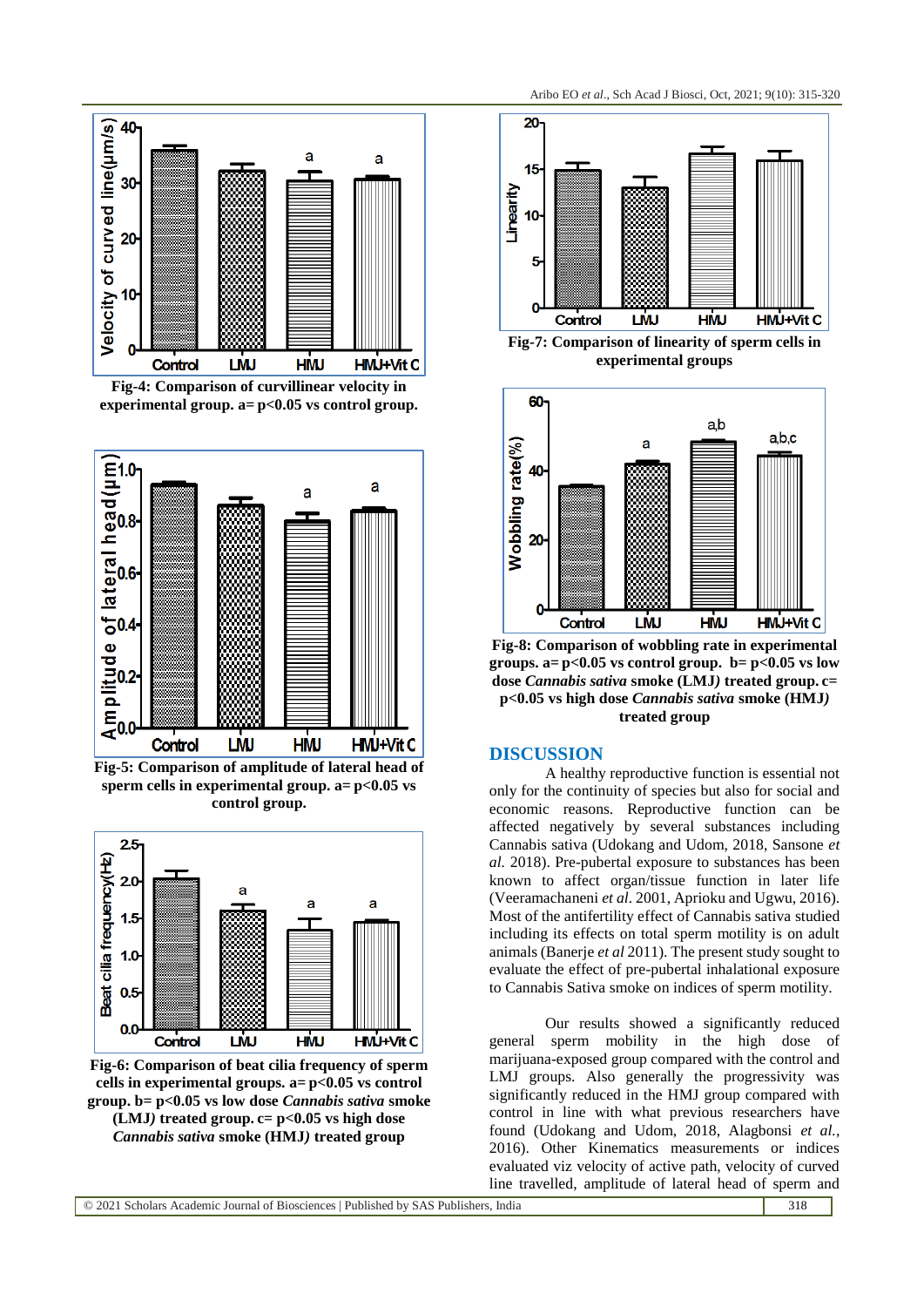beat cilia frequency and wobbling rate of sperm cells were significantly lower in the HMJ group compared with control most of which were significantly ameliorated by vitamin C.

Sperm motility is contributed by its complex structural and molecular signaling mechanisms, the flagellum containing the machinery needed to propel the spermatozoa forward. Several factors including intrinsic and extrinsic factors are known to affect sperm motility and its kinematic measurements. Extrinsic factors like rise in temperature,  $P<sup>H</sup>$  and osmolarity or altered microenvironment affect its motility (Makler *et al.* 1981, Aribo *et al.*, 2018). Intrinsic anatomical or functional defects especially in the flagellum may also be responsible for the impaired motility observed (Kumar *et al*, 2019). Exposure to Cannabis sativa smoke is said to cause spermatotoxicity via oxidative stress (Ishaka and Luqman, 2019). Ariagno *et al.* (2017) observed reduced curvilinear velocity, straight line velocity and amplitude of lateral head in testes with oxidative stress. Oxidative stress has the ability to cause DNA mutation (Kao *et al.*, 2004) which may lead to structural and functional defect in the sperm and ultimately impaired motility.

The impairment in the sperm mobility indices occurred despite the fact that the rats were exposed to the smoke during pre-puberty days. This suggests a lingering effect of cannabis smoke on organ/tissue function. This is understandable since cannabis is highly lipophilic and in prolonged administration, fatty acid conjugates of tetrahydrocannabinoid and 11-hydroxytetrahydrocannabinoids are formed increasing their stability and extended storage in the tissues and is said to have a longer half-life in chronic than naïve users (Musshoff and Madea, 2006). Its large volume of distribution and slow elimination increases its half-life (Dackis *et al.,* 1982, Haestis, 2007).

Co-administration of vitamin C with cannabis demonstrated ameliorating effects on various indices of sperm motility listed above. This too is understandable. One of the possible mechanisms for tissue damage by Cannabis is via oxidative stress (Ishaka *et al.*, 2017). Vitamin C is a potent antioxidant (Traber and Stevens, 2011). This results agree with various researches that studied ameliorating effect of vitamin C on impaired sperm motility from different insults (Sadeghzadeh *et al.*, 2019) including tetrahydrocannabinoid (Alagbonsi and Olayaki, 2020).

# **CONCLUSION**

We therefore conclude that pre-pubertal exposure to cannabis sativa smoke impairs indices of sperm motility which are ameliorated by co-administration of vitamin C.

- Alagbonsi, I.A., Olayaki L.A., & Salman T.M. (2016). Melatonin and vitamin C exacerbate *Cannabis sativa*-induced testicular damage when administered separately but ameliorate it when combined in rats. *Journal of Basic Clinical Physiology and Pharmacology*, 27(3); 277–287
- Andre, C, M., Larondelle, Y., & Evers, D. (2010). Dietary antioxidants and oxidative stress from a human and plant perspective: a review. *Current Nutrition and Food Sciences,* 6; 2–12
- Aprioku, J.S., & Ugwu, T.C (2016). Tobacco smoke exposure induces irreversible alteration of testicular function in pre-pubertal rats*. Journal of Basic and Clinical Physiology,* 27(6): 577-584.
- Ariagno, J. I., Mendeluk, G. R., Furlan, M. J., Sardi, M., Chenlo, P., Curi, S. M., ... & Cohen, M. (2017). Computer-aided sperm analysis: a useful tool to evaluate patient's response to varicocelectomy. *Asian journal of andrology*, *19*(4), 449.
- Aribo, E.O., Nwangwa, J.N., Urom, S.E., & Ofem, O. E. (2018). Long term consumption of photoxidized palm oil diet impairs reproductive function in male wistar rats. *Saudi J Medical and Pharmaceut Sci, 4*(6) 725-732.
- Banerjee, A., Singh, A., Srivastava, P., Turner, H. and Krishna, A. (2011). Effects of chronic bhang (cannabis) administration on the reproductive system of male mice. *Birth Defects Research (Part B), 92:195-205.*
- Bennett, C. (2010). Early/ancient history. In: Holland J, eds. *The Pot Book: A Complete Guide to Cannabis.* Rochester, Vermont: Park Street Press.
- Bollendorf, A., Check, J. H., & Lurie, D. (1996). Evaluation of the effect of the absence of sperm with rapid and linear progressive motility on subsequent pregnancy rates following intrauterine insemination or in vitro fertilization. *Journal of andrology*, *17*(5), 550-557.
- Dackis, C. A., Pottash, A. L., Annitto, W., & Gold, M. S. (1982). Persistence of urinary marijuana levels after supervised abstinence. *The American journal of psychiatry*, *139*(9), 1196-1198.
- Drake, A. J., Liu, L., Kerrigan, D., Meehan, R. R., & Seckl, J. R. (2011). Multigenerational programming in the glucocorticoid programmed rat is associated with generation-specific and parent of origin effects. *Epigenetics*, *6*(11), 1334-1343.
- Drake, A. J., Walker, B. R., & Seckl, J. R. (2005). Intergenerational consequences of fetal programming by in utero exposure to glucocorticoids in rats. *American Journal of Physiology-Regulatory, Integrative and Comparative Physiology*, *288*(1), R34-R38.
- Du Plessis, S. S., Agarwal, A., & Syriac, A. (2015). Marijuana, phytocannabinoids, the endocannabinoid system, and male fertility. *Journal of assisted reproduction and genetics*, *32*(11), 1575-1588.

### **REFERENCES**